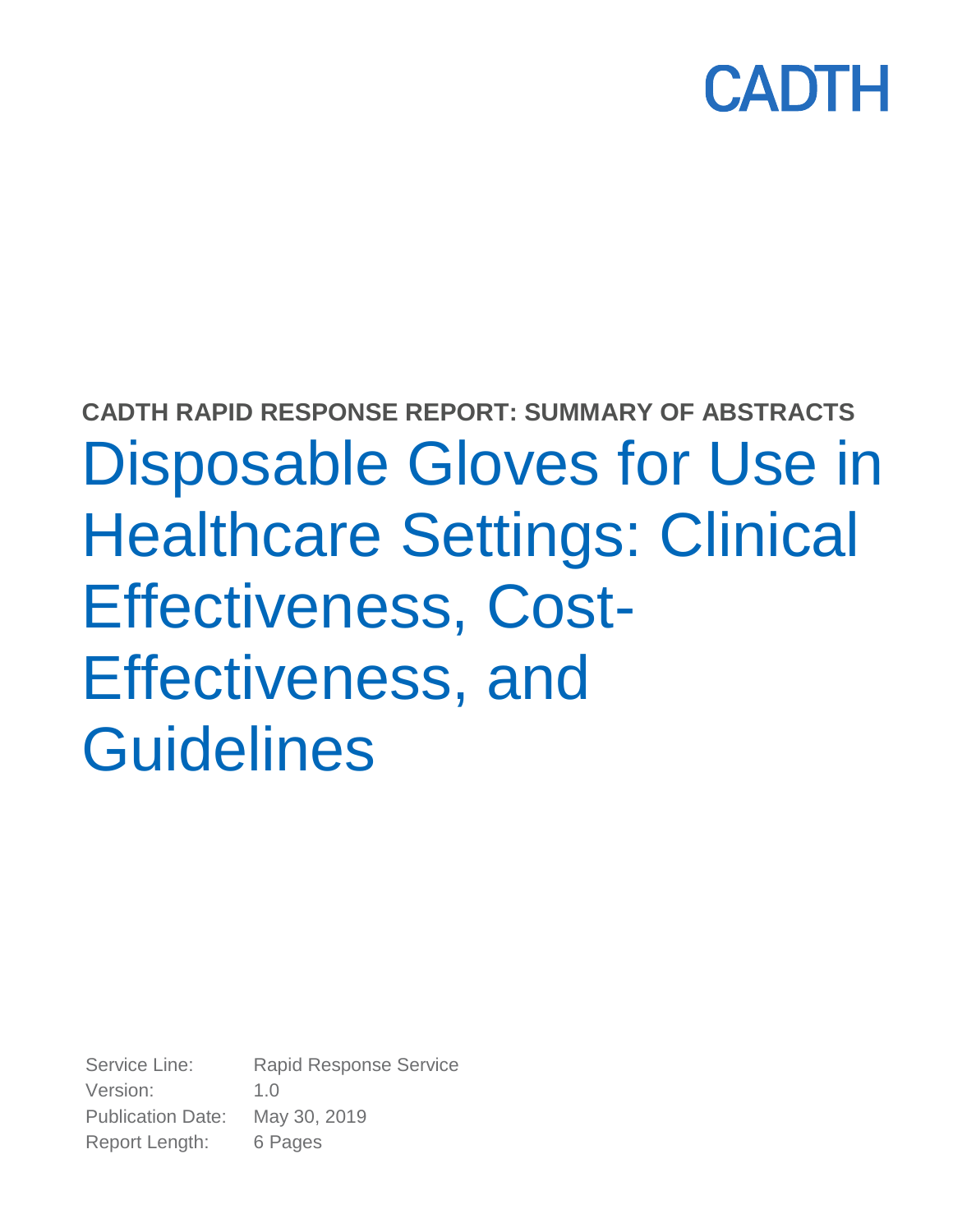#### **Authors:** Camille Dulong, Hannah Loshak

**Cite As:** Disposable gloves for use in healthcare settings: clinical effectiveness, cost-effectiveness, and guidelines*.* Ottawa: CADTH; 2019 May. (CADTH rapid response report: summary of abstracts).

**Disclaimer:** The information in this document is intended to help Canadian health care decision-makers, health care professionals, health systems leaders, and policy-makers make well-informed decisions and thereby improve the quality of health care services. While patients and others may access this document, the document is made available for informational purposes only and no representations or warranties are made with respect to its fitness for any particular purpose. The information in this document should not be used as a substitute for professional medical advice or as a substitute for the application of clinical judgment in respect of the care of a particular patient or other professional judgment in any decision-making process. The Canadian Agency for Drugs and Technologies in Health (CADTH) does not endorse any information, drugs, therapies, treatments, products, processes, or services.

While care has been taken to ensure that the information prepared by CADTH in this document is accurate, complete, and up-to-date as at the applicable date the material was first published by CADTH, CADTH does not make any guarantees to that effect. CADTH does not guarantee and is not responsible for the quality, currency, propriety, accuracy, or reasonableness of any statements, information, or conclusions contained in any third-party materials used in preparing this document. The views and opinions of third parties published in this document do not necessarily state or reflect those of CADTH.

CADTH is not responsible for any errors, omissions, injury, loss, or damage arising from or relating to the use (or misuse) of any information, statements, or conclusions contained in or implied by the contents of this document or any of the source materials.

This document may contain links to third-party websites. CADTH does not have control over the content of such sites. Use of third-party sites is governed by the third-party website owners' own terms and conditions set out for such sites. CADTH does not make any guarantee with respect to any information contained on such third-party sites and CADTH is not responsible for any injury, loss, or damage suffered as a result of using such third-party sites. CADTH has no responsibility for the collection, use, and disclosure of personal information by third-party sites.

Subject to the aforementioned limitations, the views expressed herein do not necessarily reflect the views of Health Canada, Canada's provincial or territorial governments, other CADTH funders, or any third-party supplier of information.

This document is prepared and intended for use in the context of the Canadian health care system. The use of this document outside of Canada is done so at the user's own risk.

This disclaimer and any questions or matters of any nature arising from or relating to the content or use (or misuse) of this document will be governed by and interpreted in accordance with the laws of the Province of Ontario and the laws of Canada applicable therein, and all proceedings shall be subject to the exclusive jurisdiction of the courts of the Province of Ontario, Canada.

The copyright and other intellectual property rights in this document are owned by CADTH and its licensors. These rights are protected by the Canadian *Copyright Act* and other national and international laws and agreements. Users are permitted to make copies of this document for non-commercial purposes only, provided it is not modified when reproduced and appropriate credit is given to CADTH and its licensors.

**About CADTH:** CADTH is an independent, not-for-profit organization responsible for providing Canada's health care decision-makers with objective evidence to help make informed decisions about the optimal use of drugs, medical devices, diagnostics, and procedures in our health care system.

**Funding:** CADTH receives funding from Canada's federal, provincial, and territorial governments, with the exception of Quebec.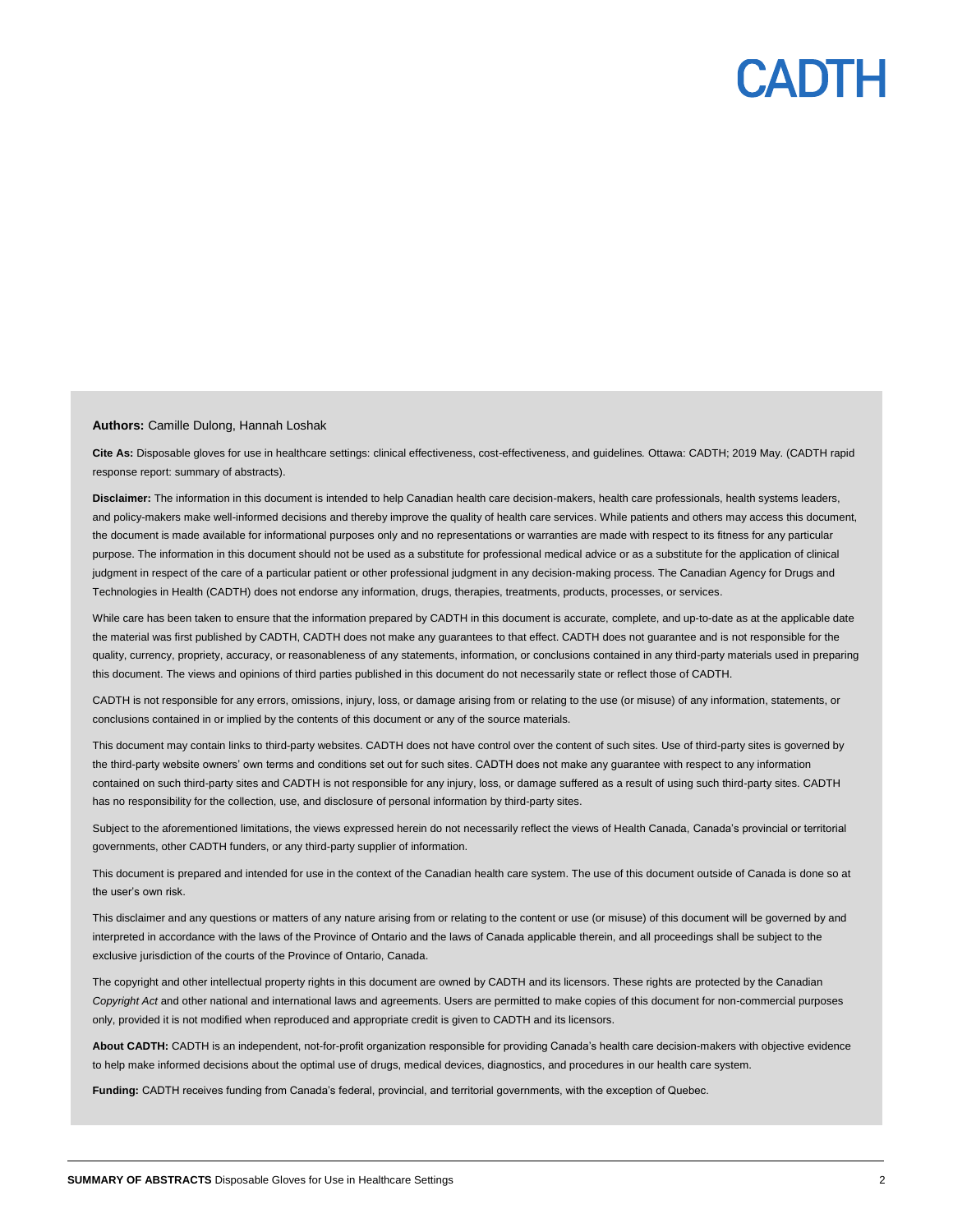### **Research Questions**

- 1. What is the clinical effectiveness of different types of disposable gloves for use in healthcare settings?
- 2. What is the cost-effectiveness of different types of disposable gloves for use in healthcare settings?
- 3. What are the evidence-based guidelines regarding the use of different types of disposable gloves for use in healthcare settings?

## **Key Findings**

One evidence-based guideline was identified regarding the use of different types of disposable gloves in health care settings. No relevant literature was identified regarding the clinical or cost-effectiveness of different types of disposable gloves.

### **Methods**

This report makes use of a literature search strategy developed for a previous CADTH report. For the current report, a limited literature search was conducted by an information specialist on key resources including Medline via OVID, the Cochrane Library, the University of York Centre for Reviews and Dissemination (CRD) databases, the websites of Canadian and major international health technology agencies, as well as a focused Internet search. The search strategy was comprised of both controlled vocabulary, such as the National Library of Medicine's MeSH (Medical Subject Headings), and keywords. The main search concept was gloves commonly used in healthcare settings (e.g. nitrile, latex, disposable). No filters were applied to limit the retrieval by study type. Where possible, retrieval was limited to the human population. The search was also limited to English language documents published between January 1, 2012 and May 24, 2019. Internet links were provided, where available.

### **Selection Criteria**

One reviewer screened citations and selected studies based on the inclusion criteria presented in Table 1.

| <b>Population</b>    | Patients in emergency room settings                                                                                                                                                                                        |
|----------------------|----------------------------------------------------------------------------------------------------------------------------------------------------------------------------------------------------------------------------|
| <b>Intervention</b>  | Disposable gloves (e.g., vinyl, nitrile [clean room, low-modulus], latex)                                                                                                                                                  |
| <b>Comparator</b>    | Other disposable gloves (e.g., vinyl, nitrile [clean room, low-modulus], other types of nitrile, latex)                                                                                                                    |
| <b>Outcomes</b>      | Q1: Clinical effectiveness (e.g., safety, effectiveness to prevent pathogen transmission, allergy<br>potential)<br>Q2: Cost-effectiveness<br>Q3: Guidelines and recommendations for duration for use, type of glove to use |
| <b>Study Designs</b> | Health technology assessments, systematic reviews, meta-analyses, randomized controlled trials, non-<br>randomized studies, economic evaluations, evidence-based guidelines                                                |

### **Table 1: Selection Criteria**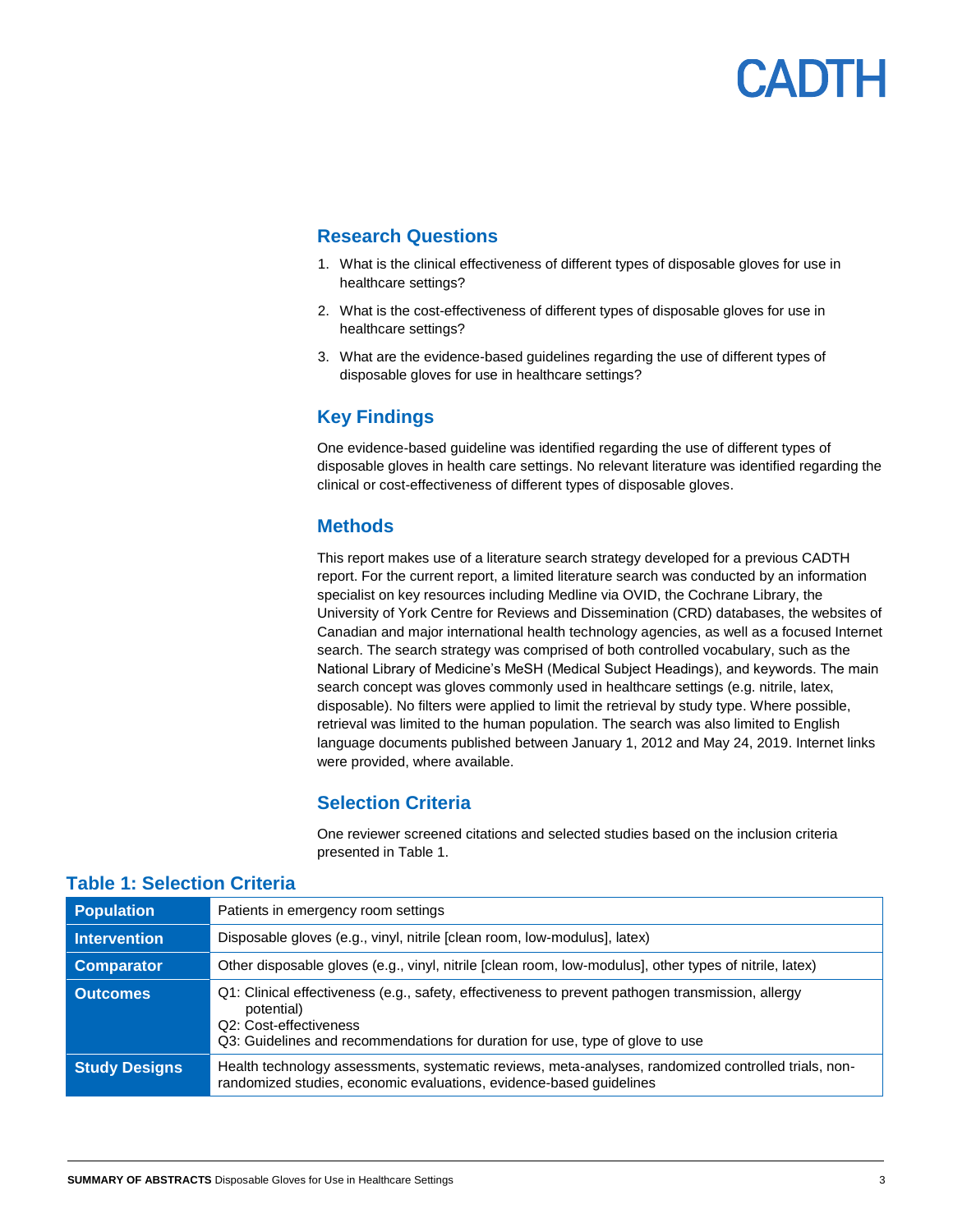### **Results**

Rapid Response reports are organized so that the higher quality evidence is presented first. Therefore, health technology assessment reports, systematic reviews, and meta-analyses are presented first. These are followed by randomized controlled trials, non-randomized studies, economic evaluations, and evidence-based guidelines.

One evidence-based guideline was identified regarding the use of different types of disposable gloves in health care settings. No relevant health technology assessments, systematic reviews, meta-analyses, randomized controlled trials, non-randomized studies or economic evaluations were identified regarding the effectiveness of different types of disposable gloves in health care settings.

Additional references of potential interest are provided in the appendix.

### **Overall Summary of Findings**

The identified guideline<sup>1</sup> recommends which types of disposable gloves are appropriate for use in different health care settings or medical situations. For instance, the authors recommend that latex gloves be worn when there is anticipated contact with blood or body fluids as this type of disposable glove provides good barrier protection. Vinyl gloves were not recommended for use when there will be contact with blood or body fluids.<sup>1</sup>

#### **References Summarized**

Health Technology Assessments

No literature identified.

Systematic Reviews and Meta-analyses

No literature identified.

Randomized Controlled Trials

No literature identified.

Non-Randomized Studies

No literature identified.

Economic Evaluations

No literature identified.

Guidelines and Recommendations

1. National Services Scotland Infection Control Team. Standard infection control precautions literature review: personal protective equipment (PPE) gloves. Glasgow (UK); National Services Scotland; 2016: [http://www.nipcm.scot.nhs.uk/documents/sicp](http://www.nipcm.scot.nhs.uk/documents/sicp-ppe-gloves/)[ppe-gloves/.](http://www.nipcm.scot.nhs.uk/documents/sicp-ppe-gloves/) Accessed 2019 May 30. *See: Types of Glove, page 9*

**SUMMARY OF ABSTRACTS** Disposable Gloves for Use in Healthcare Settings 4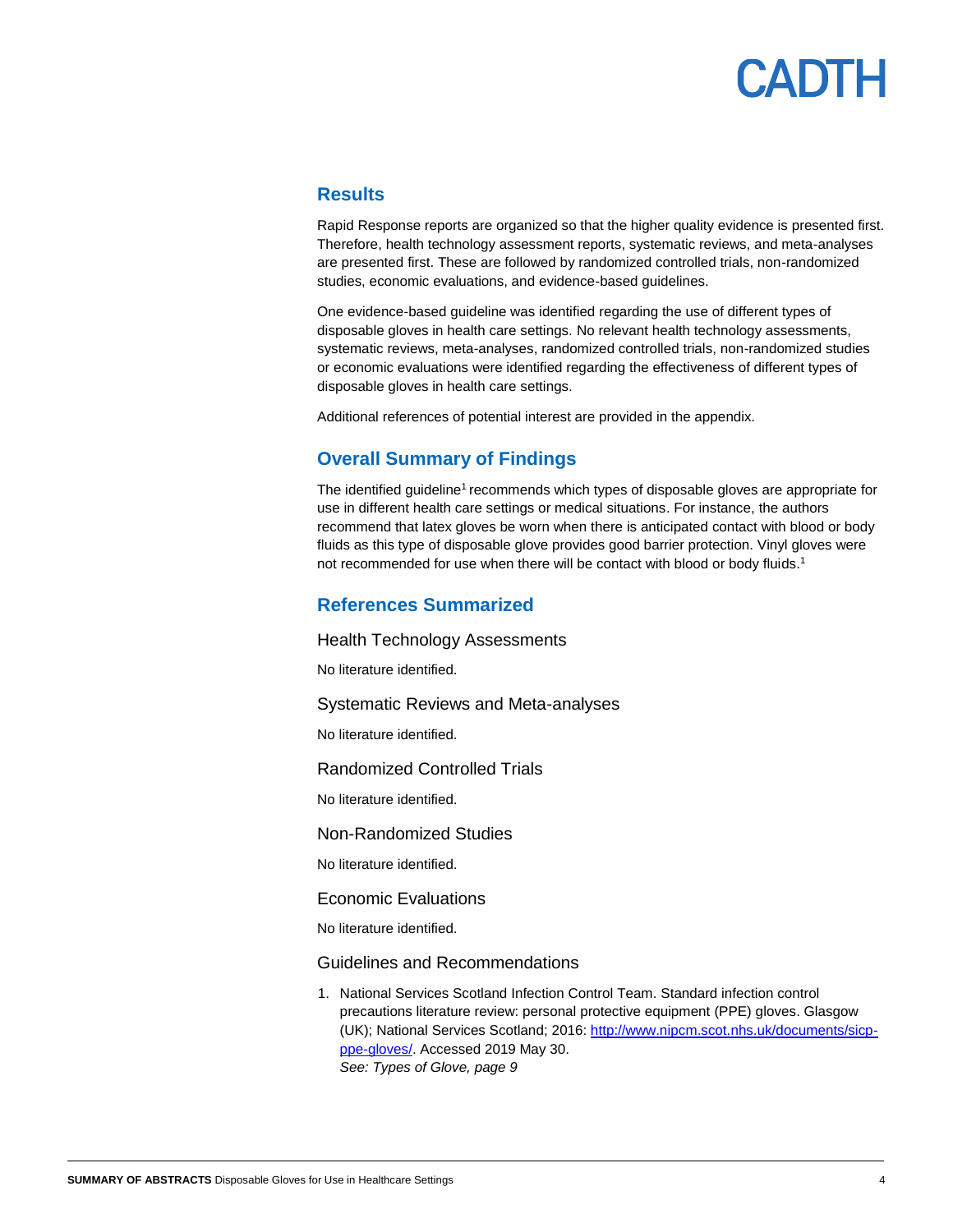# **Appendix — Further Information**

#### Previous CADTH Reports

- 2. Disposable, non-sterile gloves for minor surgical procedures: a review of clinical evidence *(CADTH Rapid response: summary with critical appraisal)*. Ottawa (ON): CADTH; 2017: [https://www.cadth.ca/disposable-non-sterile-gloves-minor-surgical](https://www.cadth.ca/disposable-non-sterile-gloves-minor-surgical-procedures-review-clinical-evidence-0)[procedures-review-clinical-evidence-0.](https://www.cadth.ca/disposable-non-sterile-gloves-minor-surgical-procedures-review-clinical-evidence-0) Accessed 2019 May 30.
- 3. Disposable gloves for use in healthcare settings: a review of the clinical and costeffectiveness, safety, and guidelines *(CADTH Rapid response: summary with critical appraisal)*. Ottawa (ON): CADTH; 2013: [https://www.cadth.ca/disposable-gloves-use](https://www.cadth.ca/disposable-gloves-use-healthcare-settings-review-clinical-and-cost-effectiveness-safety-and)[healthcare-settings-review-clinical-and-cost-effectiveness-safety-and.](https://www.cadth.ca/disposable-gloves-use-healthcare-settings-review-clinical-and-cost-effectiveness-safety-and) Accessed 2019 May 30.
- 4. Disposable gloves for use in healthcare settings: a review of the clinical effectiveness, safety, cost-effectiveness, and guidelines *(CADTH Rapid response: summary with critical appraisal)*. Ottawa (ON): CADTH; 2011: [https://www.cadth.ca/disposable-gloves](https://www.cadth.ca/disposable-gloves-use-healthcare-settings-review-clinical-effectiveness-safety-cost-effectiveness)[use-healthcare-settings-review-clinical-effectiveness-safety-cost-effectiveness.](https://www.cadth.ca/disposable-gloves-use-healthcare-settings-review-clinical-effectiveness-safety-cost-effectiveness) Accessed 2019 May 30.

#### Systematic Reviews and Meta-Analyses - Types of Disposable Gloves Not **Specified**

5. Holte HH, Straumann GH, Fagernes M. Use of clean disposable gloves to prevent infection in the health services, a systematic search for literature with a sorted list of references. Trondheim (NO); Norwegian Institute of Public Health; 2018: [https://www.fhi.no/en/publ/2018/Use-of-clean-disposable-gloves-to-prevent-infection-in](https://www.fhi.no/en/publ/2018/Use-of-clean-disposable-gloves-to-prevent-infection-in-the-health-services-a-systematic-search-for-litterature-with-a-sorted-list-of-references/)[the-health-services-a-systematic-search-for-litterature-with-a-sorted-list-of-references/.](https://www.fhi.no/en/publ/2018/Use-of-clean-disposable-gloves-to-prevent-infection-in-the-health-services-a-systematic-search-for-litterature-with-a-sorted-list-of-references/) Accessed 2019 May 30.

#### Non-Randomized Studies

#### *Alternative Outcomes*

- 6. Moran V, Heuertz R. Cross contamination: are hospital gloves reservoirs for nosocomial infections? *Hosp Top*. 2017;95(3):57-62. [PubMed: PM28715297](http://www.ncbi.nlm.nih.gov/pubmed/28715297)
- 7. Koenig DW, Korir-Morrison C, Hoffman DR. Transfer efficiency of Staphylococcus aureus between nitrile exam gloves and nonporous fomites. *Am J Infect Control*. 2016;44(2):245-246. [PubMed: PM26549663](http://www.ncbi.nlm.nih.gov/pubmed/26549663)

#### *Hospital Setting Not Specified*

8. Moore G, Dunnill CW, Wilson AP. The effect of glove material upon the transfer of methicillin-resistant Staphylococcus aureus to and from a gloved hand. *Am J Infect Control*. 2013;41(1):19-23. [PubMed: PM22981164](http://www.ncbi.nlm.nih.gov/pubmed/22981164)